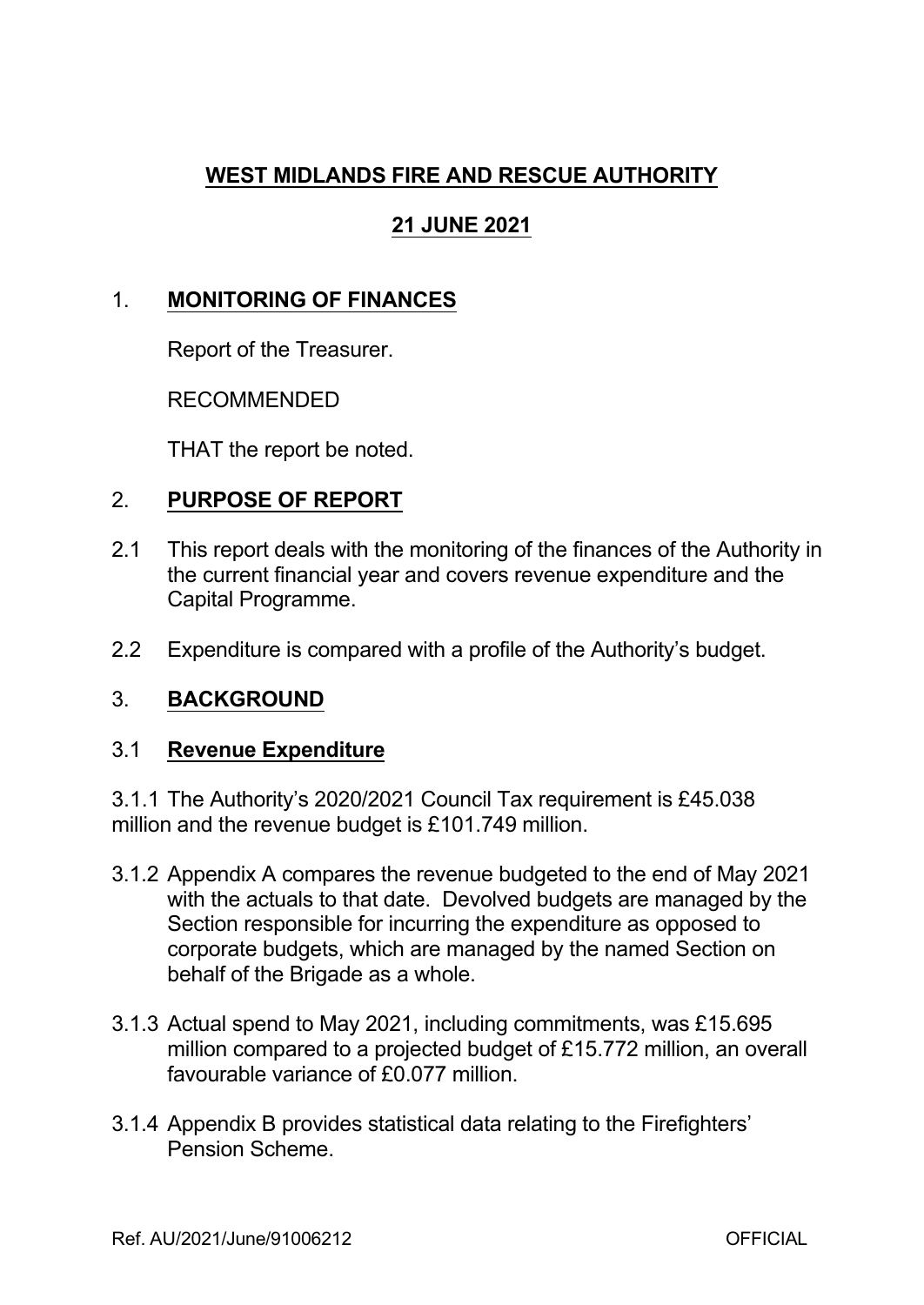### 3.2 **Capital Expenditure**

3.2.1 The Authority's approved capital programme for 2021/2022 is £7.975 million. A scheme analysis is shown on Appendix C. Expenditure to the end of May 2021 is shown as £1.284 million.

#### 4. **EQUALITY IMPACT ASSESSMENT**

In preparing this report, an initial Equality Impact Assessment is not required and has not been carried out because the matters contained in this report do not relate to a policy change.

### 5. **LEGAL IMPLICATIONS**

The course of action recommended in this report does not raise issues which should be drawn to the attention of the Authority's Monitoring **Officer** 

#### 6. **FINANCIAL IMPLICATIONS**

These are contained in the body of the report and the attached Appendices.

#### **BACKGROUND PAPERS**

Authority's Budget and Precept Report – February 2021 Finance Office Budget Monitoring Files

The contact officer for this report is Wayne Brown, Deputy Chief Fire Officer, telephone number 0121 380 6907.

MIKE GRIFFITHS **TREASURER**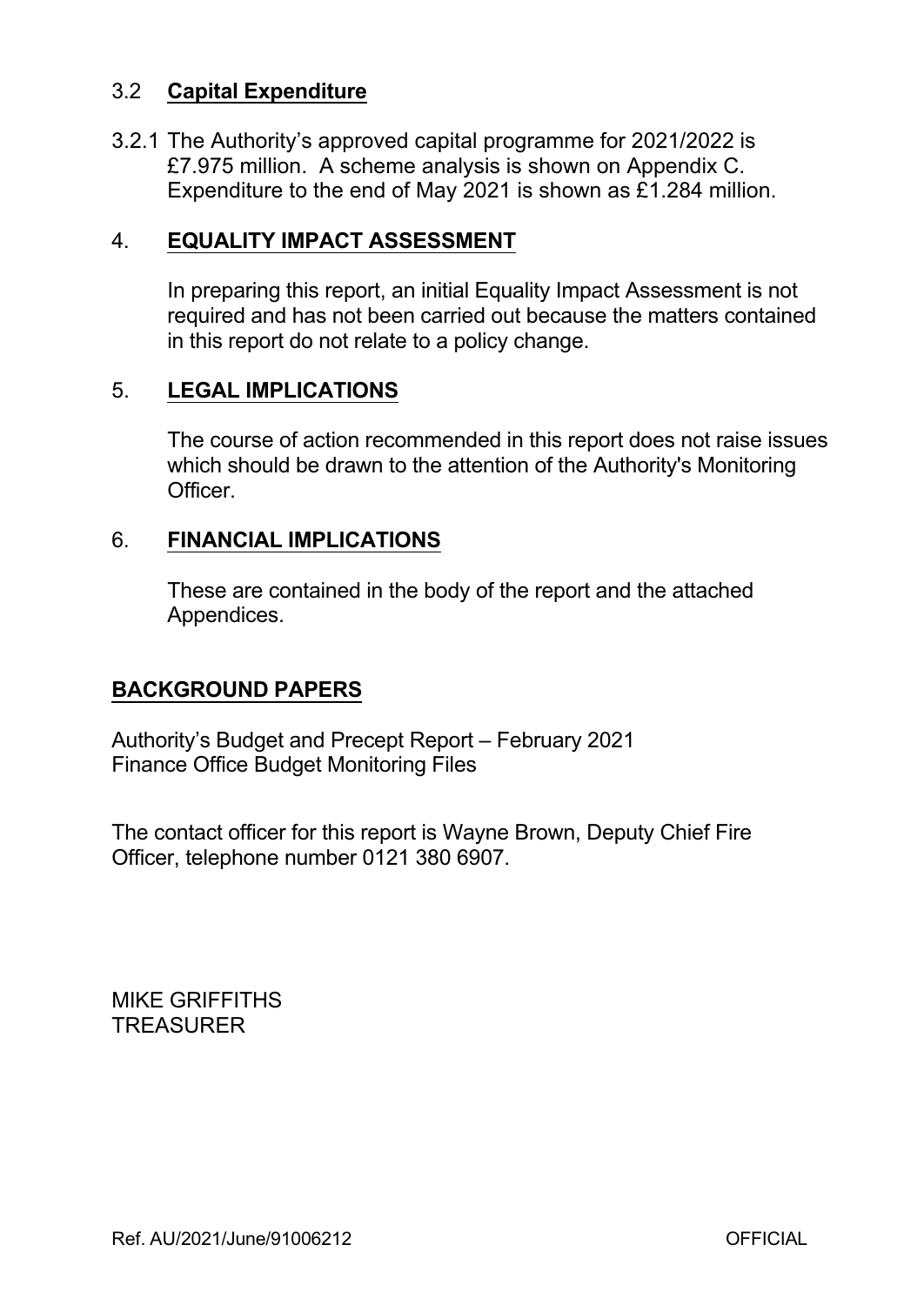# **REVENUE MONITORING SUMMARY TO MAY 2021**

|                                                                | <b>LATEST</b><br><b>BUDGET</b><br>2021/2022<br>£'000 | <b>PROFILED</b><br><b>BUDGET</b><br>£'000 | <b>ACTUALS +</b><br><b>COMMIT</b><br>-MENTS<br>£'000 | <b>VARIANCE TO</b><br><b>PROFILED</b><br><b>BUDGET</b><br>£'000 |
|----------------------------------------------------------------|------------------------------------------------------|-------------------------------------------|------------------------------------------------------|-----------------------------------------------------------------|
| <b>DEVOLVED BUDGETS</b>                                        |                                                      |                                           |                                                      |                                                                 |
| Corporate Management                                           | 1,135                                                | 202                                       | 190                                                  | $-12$                                                           |
| <b>Strategic Hub</b>                                           | 598                                                  | 115                                       | 103                                                  | $-12$                                                           |
| Portfolio & Organisational Intelligence                        | 762                                                  | 227                                       | 215                                                  | $-12$                                                           |
| Ops North, Preparedness & Response                             | 2,086                                                | 305                                       | 239                                                  | $-66$                                                           |
| Ops South & Fire Control                                       | 2,466                                                | 467                                       | 454                                                  | $-13$                                                           |
| Prevention                                                     | 6,368                                                | 1,042                                     | 972                                                  | $-70$                                                           |
| Protection                                                     | 478                                                  | 90                                        | 101                                                  | 11                                                              |
| Resourcing                                                     | 5,846                                                | 1,072                                     | 1,056                                                | $-16$                                                           |
| Digital & Data                                                 | 5,245                                                | 1,114                                     | 1,111                                                | $-3$                                                            |
| Policy & Organisational Assurance                              | 947                                                  | 172                                       | 193                                                  | 21                                                              |
| Communications & Engagement                                    | 858                                                  | 171                                       | 182                                                  | 11                                                              |
| People Support Services                                        | 525                                                  | 83                                        | 85                                                   | $\overline{2}$                                                  |
| <b>Employee Relations</b>                                      | 246                                                  | 78                                        | 80                                                   | $\overline{2}$                                                  |
| Organisational Development                                     | 58                                                   | 10                                        | 10                                                   |                                                                 |
| Organisational Learning & People<br>Development                | 4,091                                                | 707                                       | 765                                                  | 58                                                              |
| Health, Safety & Wellbeing                                     | 2,583                                                | 474                                       | 464                                                  | $-10$                                                           |
|                                                                |                                                      |                                           |                                                      |                                                                 |
| <b>CORPORATE BUDGETS</b>                                       |                                                      |                                           |                                                      |                                                                 |
| Ops North, Preparedness & Response                             | $-116$                                               | 9                                         | 8                                                    | $-1$                                                            |
| Ops South & Fire Control                                       | 46,988                                               | 7,876                                     | 7,913                                                | 37                                                              |
| Prevention                                                     | $-48$                                                | 8                                         | -4                                                   | $-12$                                                           |
| Protection                                                     | 100                                                  | 17                                        | 24                                                   | $\overline{7}$                                                  |
| Resourcing                                                     | 16,375                                               | 871                                       | 858                                                  | $-13$                                                           |
| Digital & Data                                                 | 131                                                  | 90                                        | 90                                                   | $\mathbf{0}$                                                    |
| People Support Services                                        | 2,230                                                | 420                                       | 431                                                  | 11                                                              |
| <b>Employee Relations</b>                                      | 105                                                  | 24                                        | 23                                                   | $-1$                                                            |
| Organisational Learning & People<br>Development                | 100                                                  | 18                                        | 27                                                   | 9                                                               |
| Health, Safety & Wellbeing                                     | $-7$                                                 | $\overline{2}$                            | $-2$                                                 | $-4$                                                            |
| <b>Other Income &amp; Expenditure</b>                          | 1,599                                                | 108                                       | 107                                                  | $-1$                                                            |
| <b>Appropriation to Reserves</b><br>Ref. AU/2021/June/91006212 |                                                      |                                           | <b>OFFICIAL</b>                                      |                                                                 |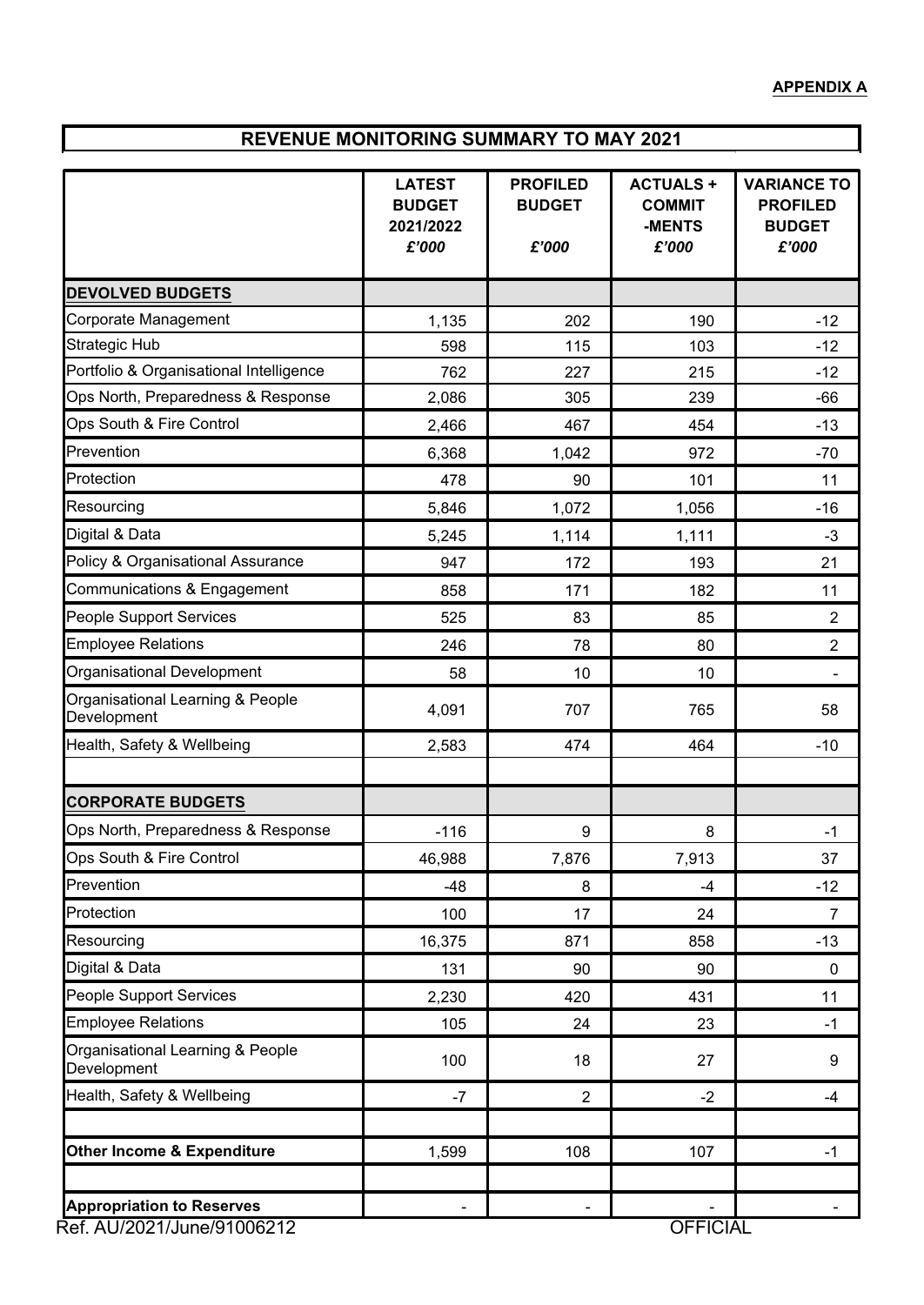| <b>TOTAL (NET BUDGET REQUIREMENT)</b>  | 101,749 | 15,772    | 15,695    | -77 |
|----------------------------------------|---------|-----------|-----------|-----|
| Core Funding                           | -56,711 | $-14,907$ | $-14,907$ |     |
| <b>TOTAL (COUNCIL TAX REQUIREMENT)</b> | 45,038  | 865       | 788       | -77 |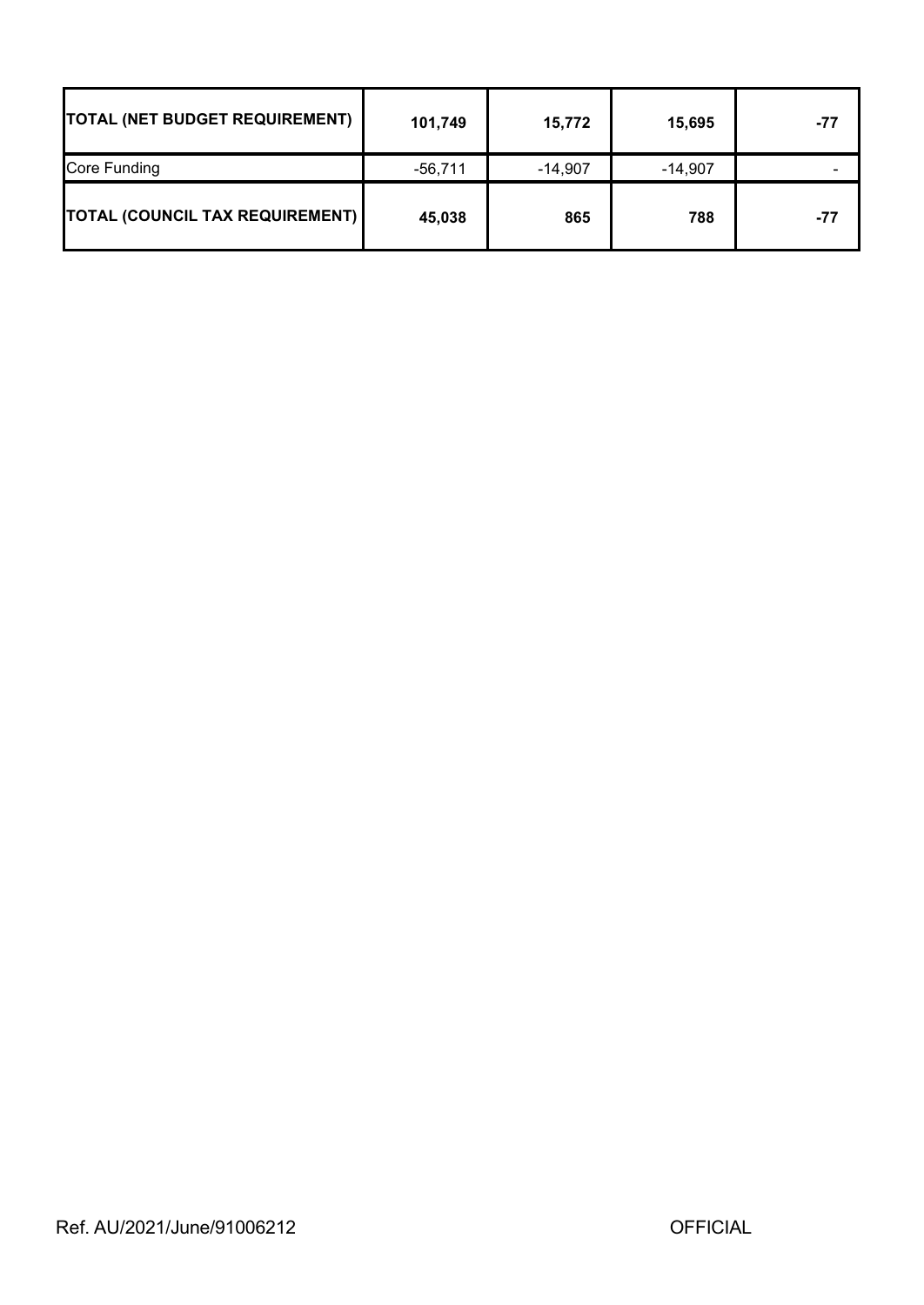#### **FIREFIGHTERS' PENSION SCHEMES**

| <b>NON-FINANCIAL</b><br><b>INFORMATION</b>                                | 2021/22 PROJECTION |                    |                    |              | <b>ACTUAL POSITION AS AT</b><br><b>MAY 2021</b> |                    |                          |                |
|---------------------------------------------------------------------------|--------------------|--------------------|--------------------|--------------|-------------------------------------------------|--------------------|--------------------------|----------------|
|                                                                           | 1992<br><b>FPS</b> | 2006<br><b>FPS</b> | 2015<br><b>FPS</b> | <b>TOTAL</b> | 1992<br><b>FPS</b>                              | 2006<br><b>FPS</b> | 2015<br><b>FPS</b>       | <b>TOTAL</b>   |
| <b>Members of FPS at 1</b><br>st April 2021                               | 76                 | 6                  | 1,169              | 1,251        | 76                                              | 6                  | 1,169                    | 1,251          |
| <b>New Members</b>                                                        |                    |                    | 82                 | 82           |                                                 |                    |                          |                |
| Opt-In (including net<br>auto-enrolment)                                  |                    |                    | 10                 | 10           | -                                               |                    | $\overline{2}$           | $\overline{2}$ |
| <b>Transitional Members</b><br>during year                                | $-32$              |                    | 32                 |              |                                                 |                    |                          |                |
| <b>Transfers from Other</b><br><b>Pension Schemes</b>                     | ۰                  |                    | 4                  | 4            | -                                               |                    |                          |                |
| <b>Transfers to Other</b><br><b>Pension Schemes</b>                       | $\overline{a}$     | Ĭ.                 | $-4$               | $-4$         | ÷,                                              | $\blacksquare$     |                          |                |
| <b>Retirements</b>                                                        | $-44$              | $-6$               | $-26$              | $-76$        | $-14$                                           | $-1$               | $\overline{\phantom{a}}$ | $-15$          |
| Opt-Out                                                                   |                    |                    | $-5$               | $-5$         | Ξ.                                              |                    |                          |                |
| <b>Leavers</b>                                                            |                    |                    | $-5$               | $-5$         | $\blacksquare$                                  | $\blacksquare$     |                          |                |
| <b>III-Health Retirements</b>                                             |                    |                    | $-2$               | $-2$         |                                                 |                    |                          |                |
| <b>Members of the Fire</b><br><b>Pension Schemes as</b><br>at 31 May 2021 |                    |                    |                    |              | 62                                              | 5                  | 1,171                    | 1,238          |